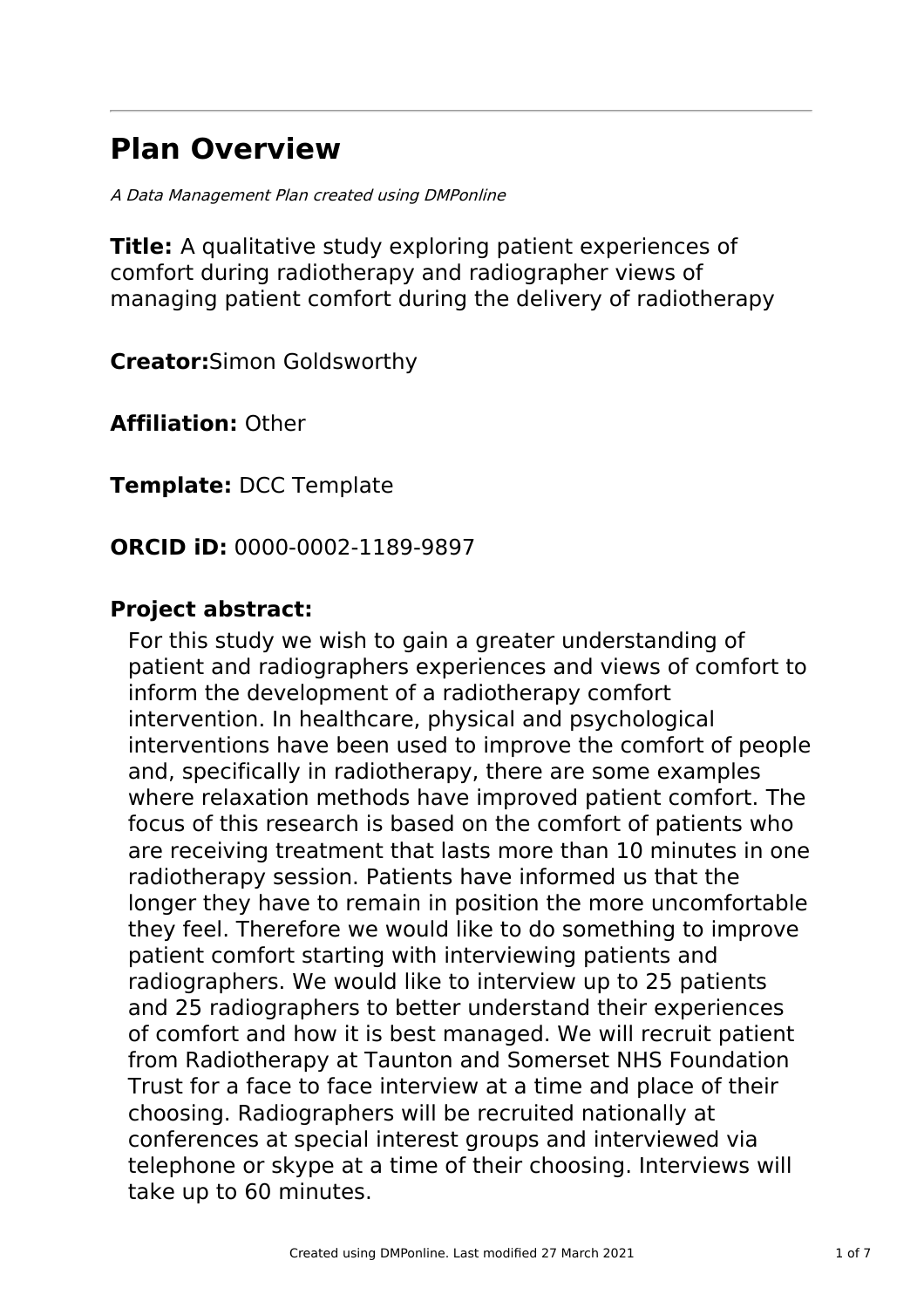### **ID:** 32890

### **Last modified:** 27-03-2021

### **Grant number / URL:** 008

# **Copyright information:**

The above plan creator(s) have agreed that others may use as much of the text of this plan as they would like in their own plans, and customise it as necessary. You do not need to credit the creator(s) as the source of the language used, but using any of the plan's text does not imply that the creator(s) endorse, or have any relationship to, your project or proposal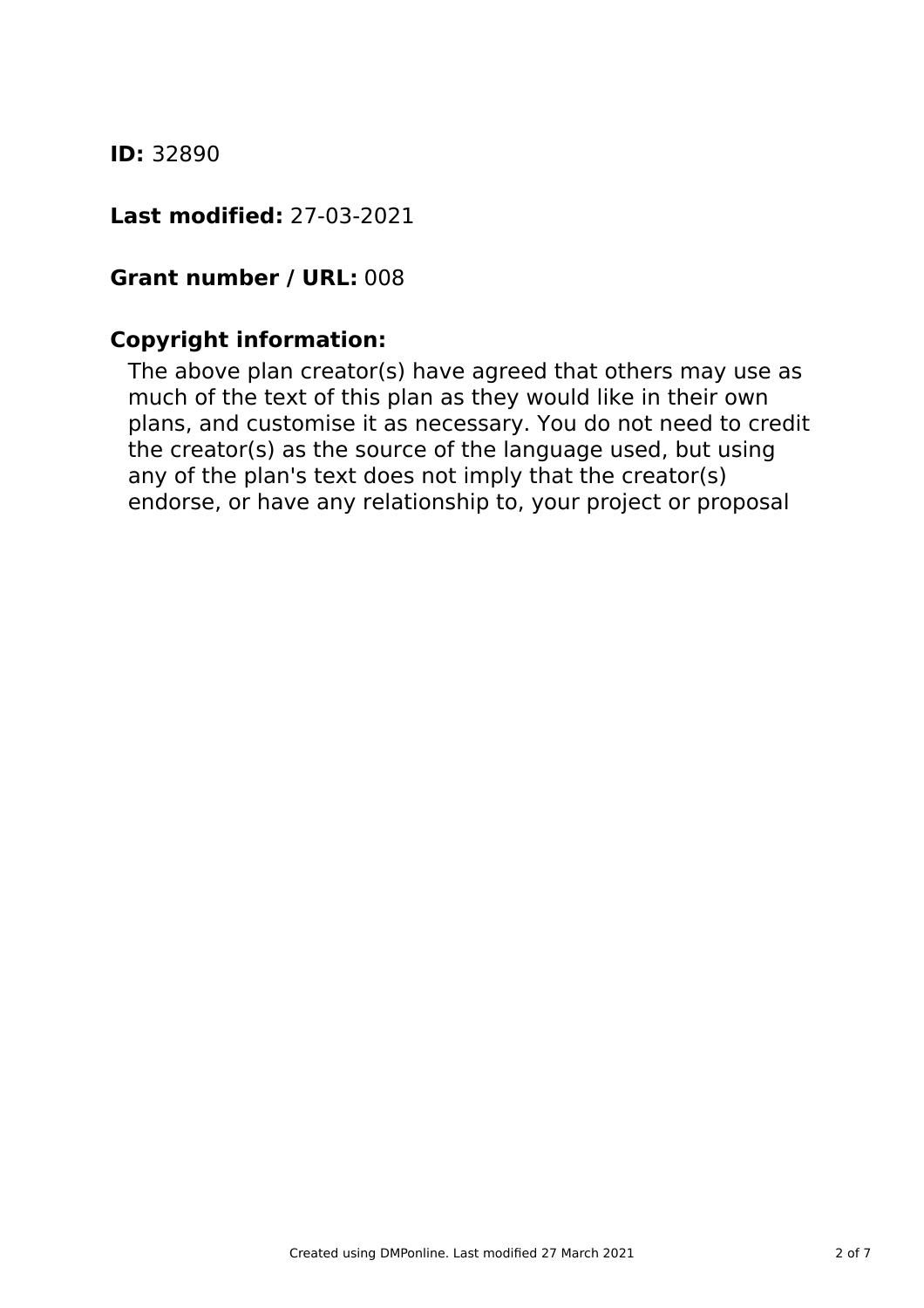# **A qualitative study exploring patient experiences of comfort during radiotherapy and radiographer views of managing patient comfort during the delivery of radiotherapy**

# **Data Collection**

### **What data will you collect or create?**

The data collected will include some demographic information for each participant contained on an electronic eligibility proforma (EEP) . For patient participants the EEP will contain full name, date of birth, cancer diagnosis and radiotherapy treatment details. For radiographer participants the eEP will contain their full name, date of birth, job title and years of experience. Each participant will be assigned a unique identifying number which is given on the eligibility proforma, on consent forms the unique identifier and participants initials. For both patients and radiographers the interviews will be audio-recorded and transcribed. On transcripts only the unique identifier will be used. The contact details of patients will be kept on the electronic patient record Mosaiq as standard at Musgrove Park Hospital. For radiographers an e mail and phone number will be retained for the purposes of the interview and also if participants would like to sent the interview fidnings.

### **How will the data be collected or created?**

Access to data will be limited to the minimum number of individuals necessary for quality control, audit, and analysis. Personal data will be regarded as strictly confidential. All trial study will be securely stored and access restricted to staff involved in the study. The chief investigator (CI), Simon Goldsworthy, who will enter data onto a secure electronic database at Musgrove Park Hospital, and then transfered to OneDrive within 1 week which is securely maintained by the University of the West of England. Data will be entered using participant unique interview study numbers only. Access to the databases will be password protected and limited to the CI and the research team when necessary. Participant data:

Source data will be collected and created electronically by the CI Simon Goldsworthy for consent forms, eligibility proformas, field notes and for interview transcripts which will be anonymised. Each participant will be given a unique identifier and age at interview, for patients this will be P1 to Pn and for radiographers this will R1 -Rn. For both patients and radiographers the interviews will be audio-recorded and transcribed. Transcribed data will be saved for example 'P1 Consent Comfort Interview 301018' / 'P1 Eligibility Comfort Interview 301018' and then saved in a folder as described below.

#### Folders and files:

Files will temporarily be stored for a maximum of 1 week in electronic folders at Musgrove Park Hospital in the following location which has restricted access: S:\Clin\_Trials\Trials - Oncology - Radiotherapy\COMFORT study.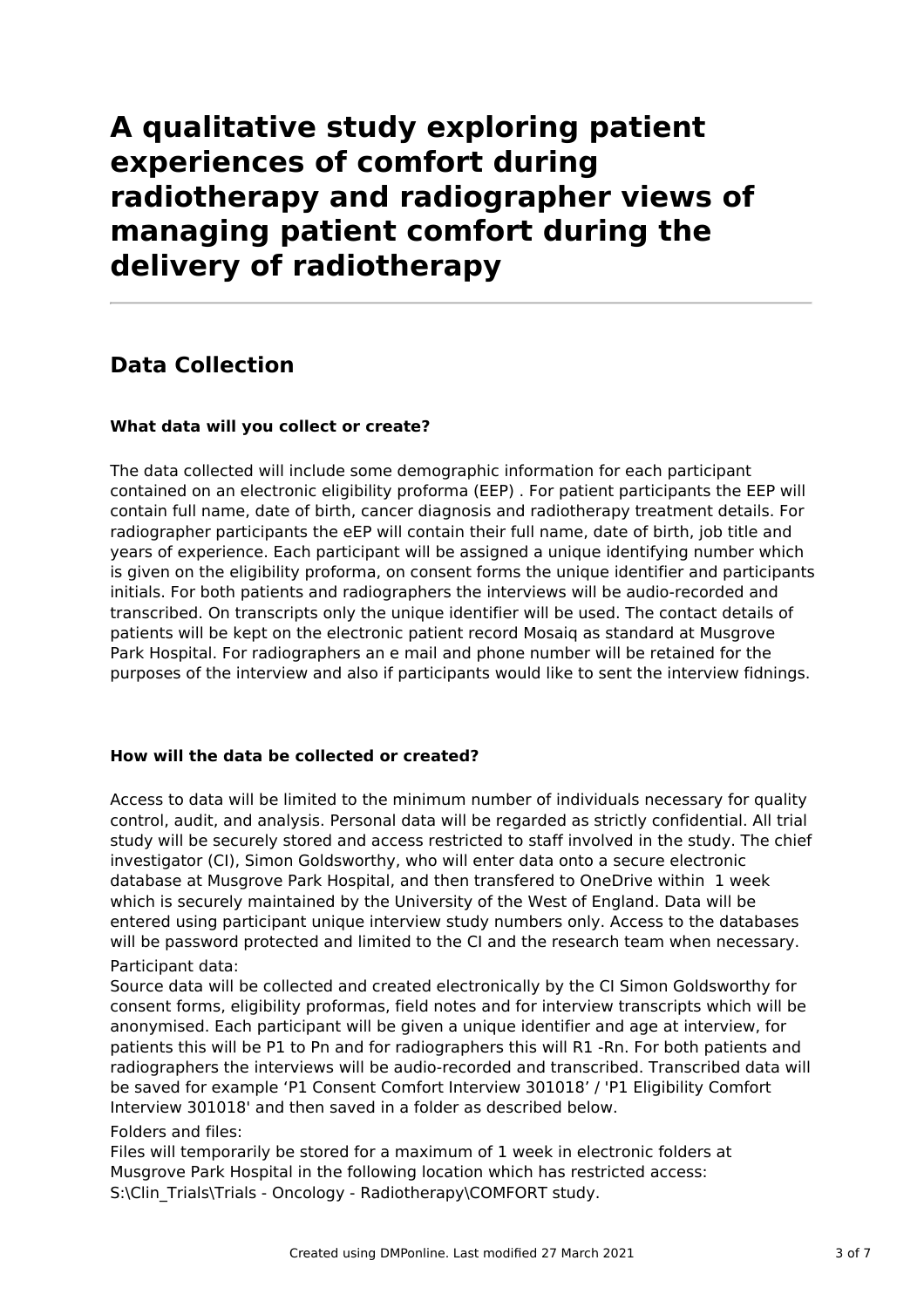The subfolders will be titled: Draft set up documents, Consent forms, eligibility proforma, study logs (participants approached and registered), withdrawal forms, audio recordings of interviews, interview transcripts, data queries, correspondence, delegation log, SAE/ SUSAR.

This same folder and filing system described above for Musgrove Park Hospital will be used to store the data on OneDrive which is managed and governed by the University of the West of England (Who is the sponsor of this research). After study completion the data will be archived on University of the West of England data archive.

Anonymised interview transcripts will be uploaded and thematically analysed in a qualitative software tool NVivo that is managed and controlled by the University of the West of England.

Quality assurance:

The PhD supervisory team for Simon Goldsworthy will quality assure the processes prior to opening the study. Then once on study, members of the supervisory team who are independent of the interviews will be asked to review the quality of procedures such as the interview process, methods of transcription, and then review data collection and storage practices.

### **Documentation and Metadata**

#### **What documentation and metadata will accompany the data?**

Data from NVivo qualitative data analysis software will be stored for 10 years at the University of the West of England. The data will include a report of thematic analysis. This includes indexes in transcripts, the formulation of codes and themes and sub themes.

# **Ethics and Legal Compliance**

#### **How will you manage any ethical issues?**

Informed consent:

All potential patient participants will be given the study participant information sheet (PIS) and approached by the chief investigator for informed consent about whether they would like to participate in the interview.

Full written informed consent will be provided by signing , dating and initialling the consent form (paper or electronic), which will be witnessed by CI who has documented and delegated responsibility so to do. The original signed consent forms will be retained electronically on OneDrive at the University of tyhe West of England, with a copy filed in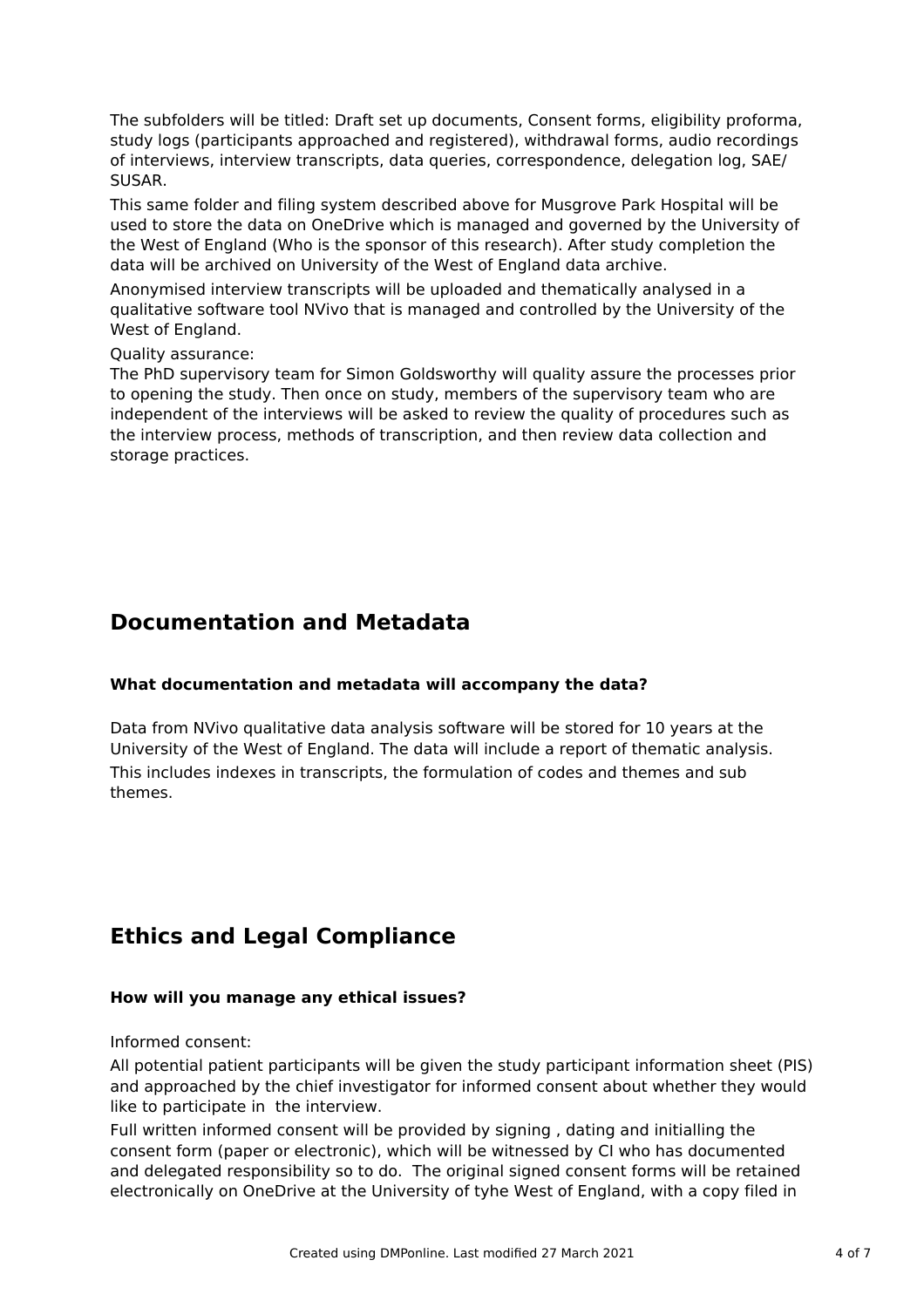the clinical notes and a copy provided to the patient. Annonymisation:

To preserve anonymity, participants will be known by a unique study identification code only for patients P1 - Pn and Radiographers R1 -Rn.

Legal compliance:

Patients and radiographers will be informed that in the unlikely event that any disclose any safeguarding issues about themselves, a relatives, radiographers, or patients in their care, a referral to appropriate services/organisations will be made.

### **How will you manage copyright and Intellectual Property Rights (IPR) issues?**

Simon Goldsworthy will be the custodian of the data and the University of the West of England will be the data controller. There will no license or restrictions other than when the research is published. Patenting is not foreseen with this research.

# **Storage and Backup**

### **How will the data be stored and backed up during the research?**

Data storage:

A laptop is provided by employer Musgrove Park Hospital and has NHS security. OneDrive with a student account will be used to analyse and store data, and will be governed by the University of the West of England. Both sites have sufficient data storage.

Data back up at Musgrove Park Hospital:

The study data will be backed up regularly in line with NHS IT protocol and recovery disaster plans. In the event of disaster a backup server will be brought into use. Data back up at the University of the West of England:

The study data be backed up regularly using Microsoft OneDrive platforms and recovery of the user profile being possible through a restore feature. In the event of disaster the University of the West of England would be consulted to contact Microsoft with support

### **How will you manage access and security?**

Access to drives and folders will be password protected and limited to the chief investigator and the research team when necessary.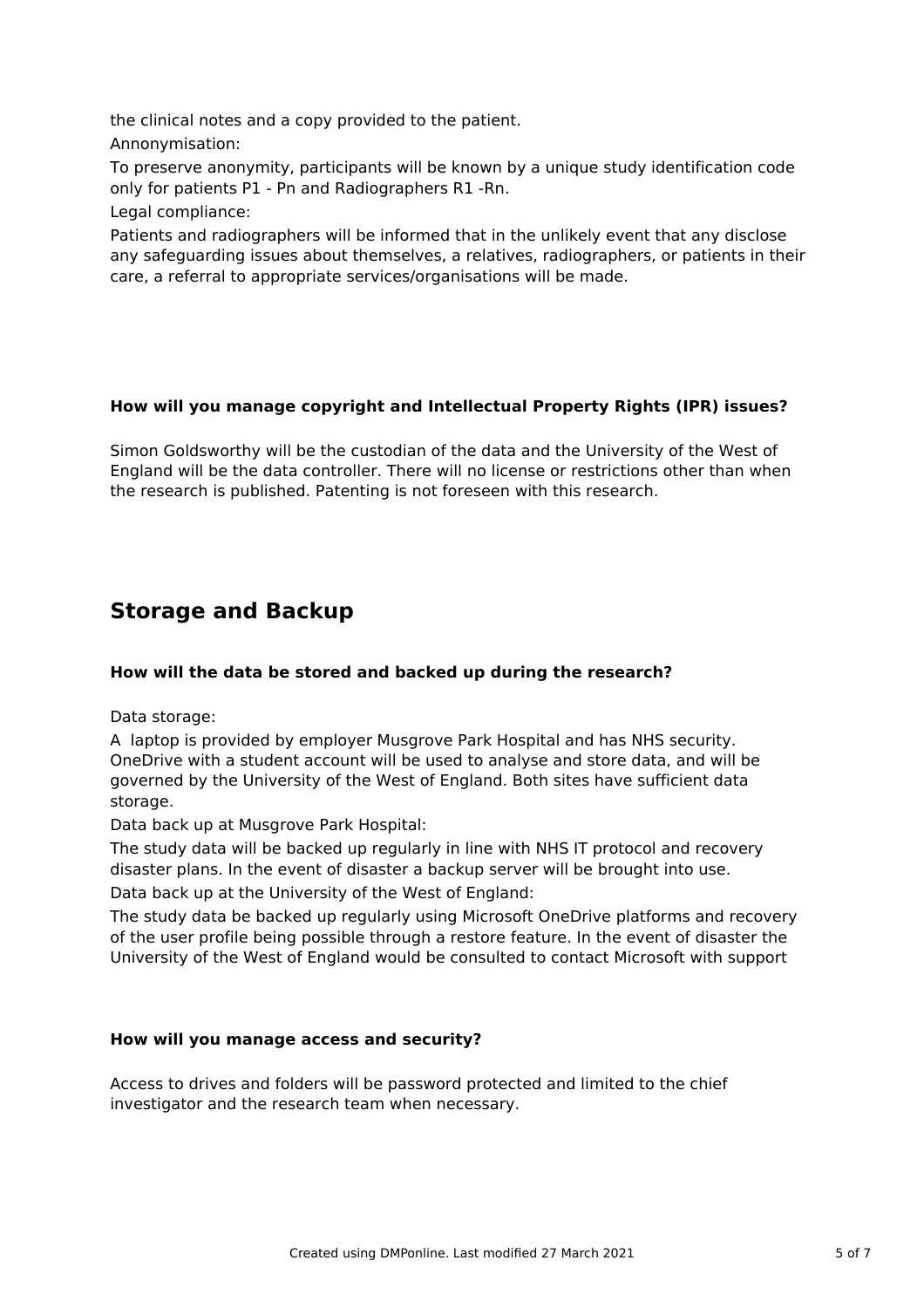# **Selection and Preservation**

### **Which data are of long-term value and should be retained, shared, and/or preserved?**

All temporary data held electronically at Musgrove Park Hospital such as eligibility proformas, consent forms, interview transcripts and field notes will be transferred to OneDrive at the University of the West of England for storage in under 1 week by the custodian Simon Goldsworthy. Consent forms and eligibility proformas will be deleted at the completion of PhD studies.

#### **What is the long-term preservation plan for the dataset?**

Interview transcripts and field notes will be stored on OneDrive until completion of studies and publication. It would then be retained at the University of the West of England for 10 years.

# **Data Sharing**

### **How will you share the data?**

The interview transcripts and field notes will be shared initially with Simon Goldsworthy's PhD supervisory team, using OneDrive for the purposes of this study. Once stored a formal request to share the data will be formally made to the University of the West of England and permission sought from Simon Goldsworthy or supervisory team (or representative).

### **Are any restrictions on data sharing required?**

long term sharing managed by the University of the West of England.

### **Responsibilities and Resources**

#### **Who will be responsible for data management?**

Simon Goldsworthy will be the custodian of the generated data, including the implementation of the DMP, data capture, quality, storage and initial archive. Musgrove Park Hospital is responsible for the temporary storage backup and recovery